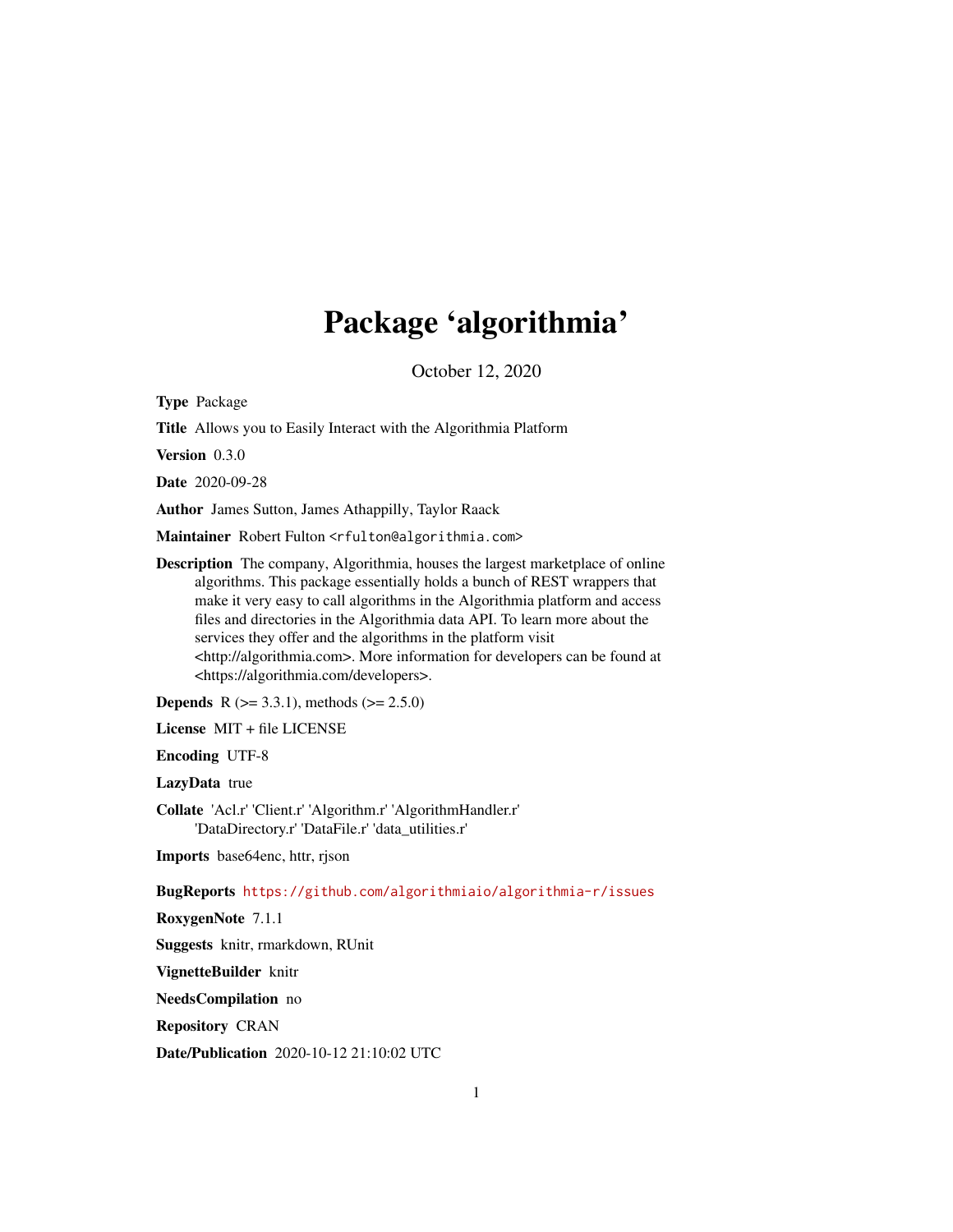### <span id="page-1-0"></span>R topics documented:

| Index |  |
|-------|--|

AlgorithmiaAcl-class *Internal class used to describe ACLs.*

#### Description

Internal class used to describe ACLs.

AlgorithmiaAlgorithm-class

*Algorithm object which enables you to call Algorithmia algorithms. To create one, call: 'client\$algo("algoUrl")'*

#### Description

Algorithm object which enables you to call Algorithmia algorithms. To create one, call: 'client\$algo("algoUrl")'

#### Fields

- client Reference to the AlgorithmiaClient object that has the credentials necessary to make API calls.
- algoUrl The unique identifier for an algorithm. Follows the pattern: [Algorithm Author]/[Algorithm Name]/[Optional Version] like: 'demo/Hello/0.1.1'.
- queryParameters Mutable list of parameters to use while making algorithm calls. These can be changed by calling setOptions.

#### Methods

pipe(input) Calls an algorithm with the input provided.

setOptions( timeout = 300, stdout = FALSE, output = "default", parameters = list() ) Allows you to set the timeout duration (in seconds), whether you want the stdout that was produced while running the algorithm (this only works when the algorithm author call it), and whether this should run as async (output = 'void') or in raw mode (output = 'raw').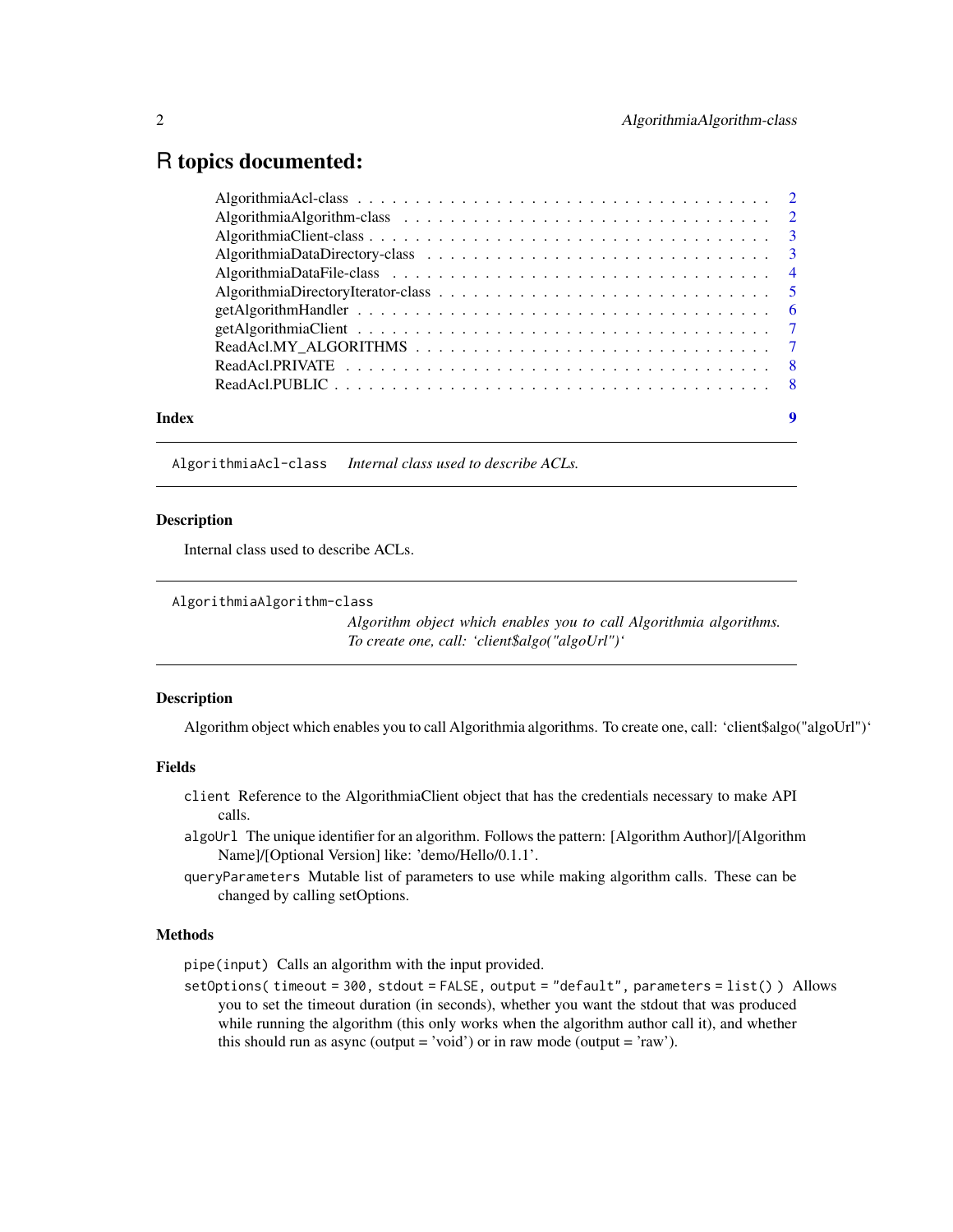<span id="page-2-0"></span>AlgorithmiaClient-class

*Client object which makes it easy to interact with the Algorithmia REST API. To create one, call 'getAlgorithmia-Client("YOUR\_ALGORITHMIA\_API\_KEY")'*

#### Description

Client object which makes it easy to interact with the Algorithmia REST API. To create one, call 'getAlgorithmiaClient("YOUR\_ALGORITHMIA\_API\_KEY")'

#### Fields

- apiKey The API key used when making REST calls to Algorithmia. This should NOT be set inside algorithms.
- apiAddress The Algorithmia API address. In most cases you don't need to set this explicitly since the default will talk to the correct Algorithmia API server.

#### Methods

- algo(algoRef) Takes an algorithm reference and returns an AlgorithmiaAlgorithm object. An algorithm reference is a string of the form [Algorithm Author]/[Algorithm Name]/[Optional Version] like: 'demo/Hello/0.1.1'. AlgorithmiaAlgorithm objects are used to call algorithms with data.
- dir(dataUrl) Takes a path to a directory and returns a AlgorithmiaDataDirectory object. Data paths are described in detail at: http://docs.algorithmia.com/?java#data-api-specification. AlgorithmiaDataDirectory objects are used to interact with directories.
- file(dataUrl) Takes a path to a file and returns a AlgorithmiaDataFile object. Data paths are described in detail at: http://docs.algorithmia.com/?java#data-api-specification. Algorithmia-DataFile objects are used to read and write files.
- reportInsights(insights) Takes a list of Algorithmia Insights and reports them for this algorithm execution.

AlgorithmiaDataDirectory-class

*DataDirectory object to interact with directories. Supports Algorithmia data directories, S3, Dropbox and more coming soon! To create one, call: 'client\$dir("directory\_path")'*

#### **Description**

DataDirectory object to interact with directories. Supports Algorithmia data directories, S3, Dropbox and more coming soon! To create one, call: 'client\$dir("directory\_path")'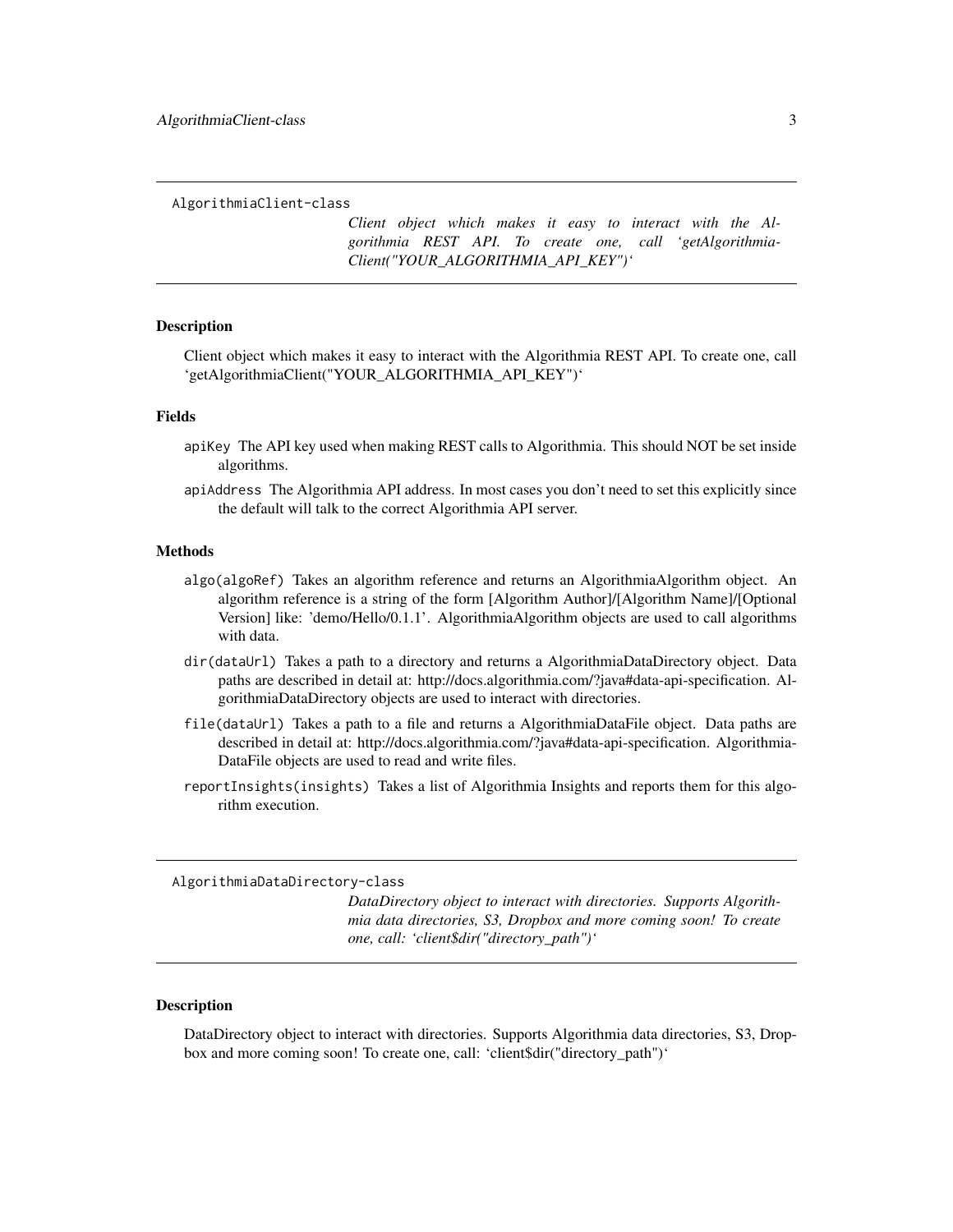#### <span id="page-3-0"></span>Fields

- client Reference to the AlgorithmiaClient object that has the credentials necessary to make API calls.
- dataDirectoryUrl Convenience field that holds "/v1/data/" + dataDirectoryPath
- dataDirectoryPath The path of to the directory

#### Methods

- create(acl = NULL) Creates the directory with the ACL provided.
- delete(force = FALSE) Deletes the directory. If the directory is not empty, it will fail unless 'force' is set to TRUE.
- dir(name) Returns an AlgorithmiaDataDirectory object for the child directory.
- dirs() Returns an AlgorithmiaDirectoryIterator of all the child directories.
- exists() Returns TRUE if this directory exists. FALSE, if it does not.
- file(name) Returns an AlgorithmiaDataFile object for the child file.
- files() Returns an AlgorithmiaDirectoryIterator of all the child files.
- getName() Returns the name of the innermost directory.
- getParent() Returns the url for the parent directory (everything but the innermost directory).
- getPermissions() Returns the AlgorithmiaAcl object representing the permissions of the directory.
- updatePermissions(acl) Updates the permissions of the directory. Currently supported ACLs are: 'ReadAcl.PUBLIC', 'ReadAcl.PRIVATE', and 'ReadAcl.MY\_ALGORITHMS'.

AlgorithmiaDataFile-class

*DataFile object to interact with files. Supports Algorithmia data files, S3, Dropbox and more coming soon! To create one, call: 'client\$file("file\_path")'*

#### Description

DataFile object to interact with files. Supports Algorithmia data files, S3, Dropbox and more coming soon! To create one, call: 'client\$file("file\_path")'

#### Fields

- client Reference to the AlgorithmiaClient object that has the credentials necessary to make API calls.
- dataFileUrl Url to access the file.
- last\_modified A timestamp for the last modified time. Only gets set when setAttributes is called.
- size Size (in bytes) of the file. Only gets set when setAttributes is called.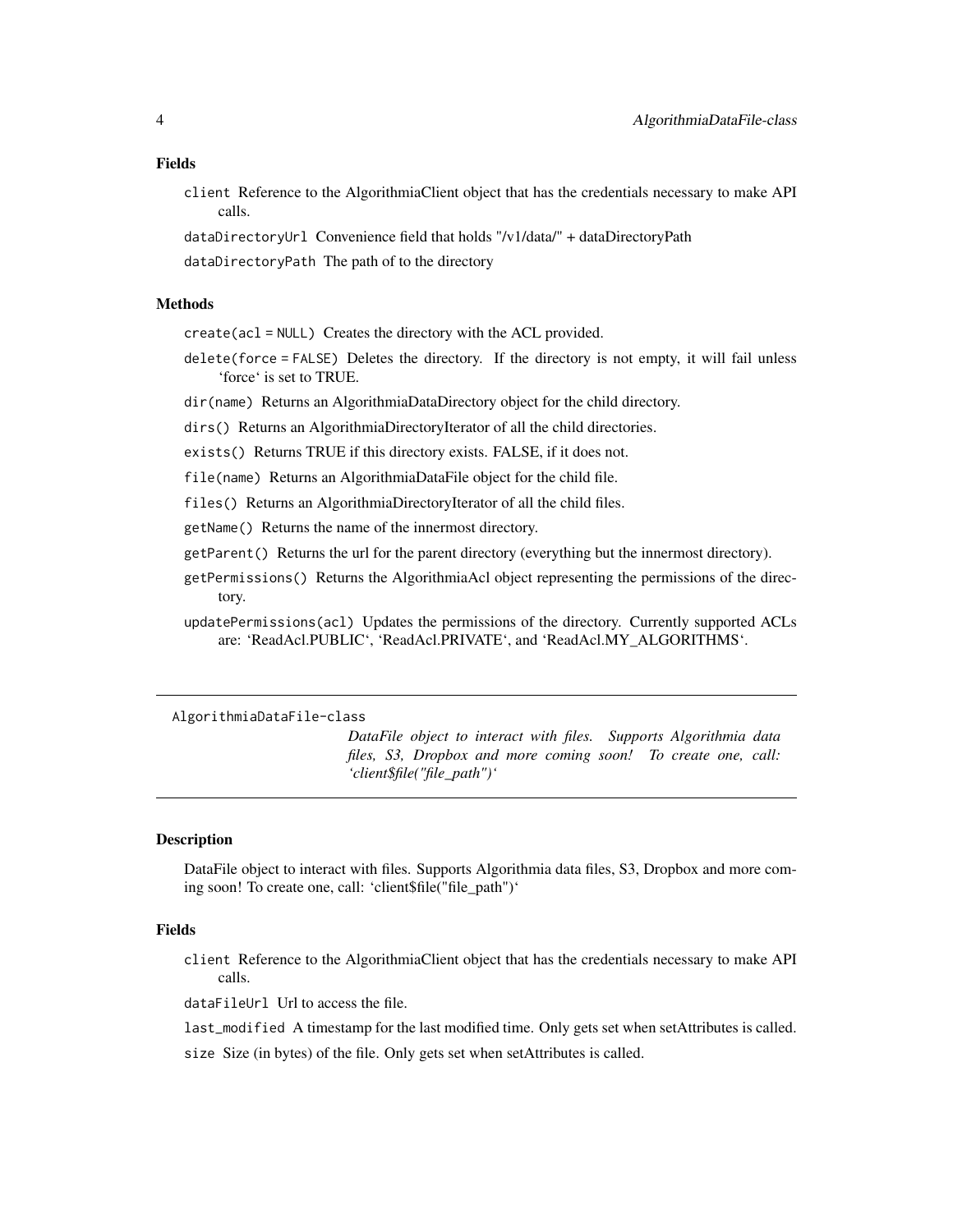#### <span id="page-4-0"></span>**Methods**

delete() Deletes the file.

exists() Returns TRUE if this file exists. FALSE, if it does not.

getFile() Copies the file to a tempfile and returns the path to that file.

getJson() Returns the contents of the file after it has been JSON decoded.

getName() Returns the name of the file without the parent directory path.

getRaw() Returns the raw contents of the file.

getString() Returns the contents of the file as a string.

put(data) Writes the file with the current data passed in.

putFile(fileName) Takes a local file path and writes its contents to this file.

putJson(data) Encodes the data to a JSON object and writes that to the file.

setAttributes(attributes) Sets the last\_modified time and size (in bytes) of the file.

AlgorithmiaDirectoryIterator-class

*DirectoryIterator object to iterate over child files or directories of a parent directory. To create one, call: 'dataDirectory\$dirs()' or 'dataDirectory\$files()'*

#### Description

DirectoryIterator object to iterate over child files or directories of a parent directory. To create one, call: 'dataDirectory\$dirs()' or 'dataDirectory\$files()'

#### Fields

dataDirectory Parent directory whose children we are iterating over.

typeFilter Either DATA\_OBJECT\_TYPE\_FILE or DATA\_OBJECT\_TYPE\_DIRECTORY.

marker Page marker while iterating over a directory with lots of entries.

first Whether we have asked the server for anything for the first time.

index The current position of the directoryEntries list.

directoryEntries The list of children entries we are iterating over.

#### Methods

getNext() Returns the next element or stops if you have asked for a next element that does not exist.

hasNext() Returns TRUE if there are any more elements. FALSE otherwise.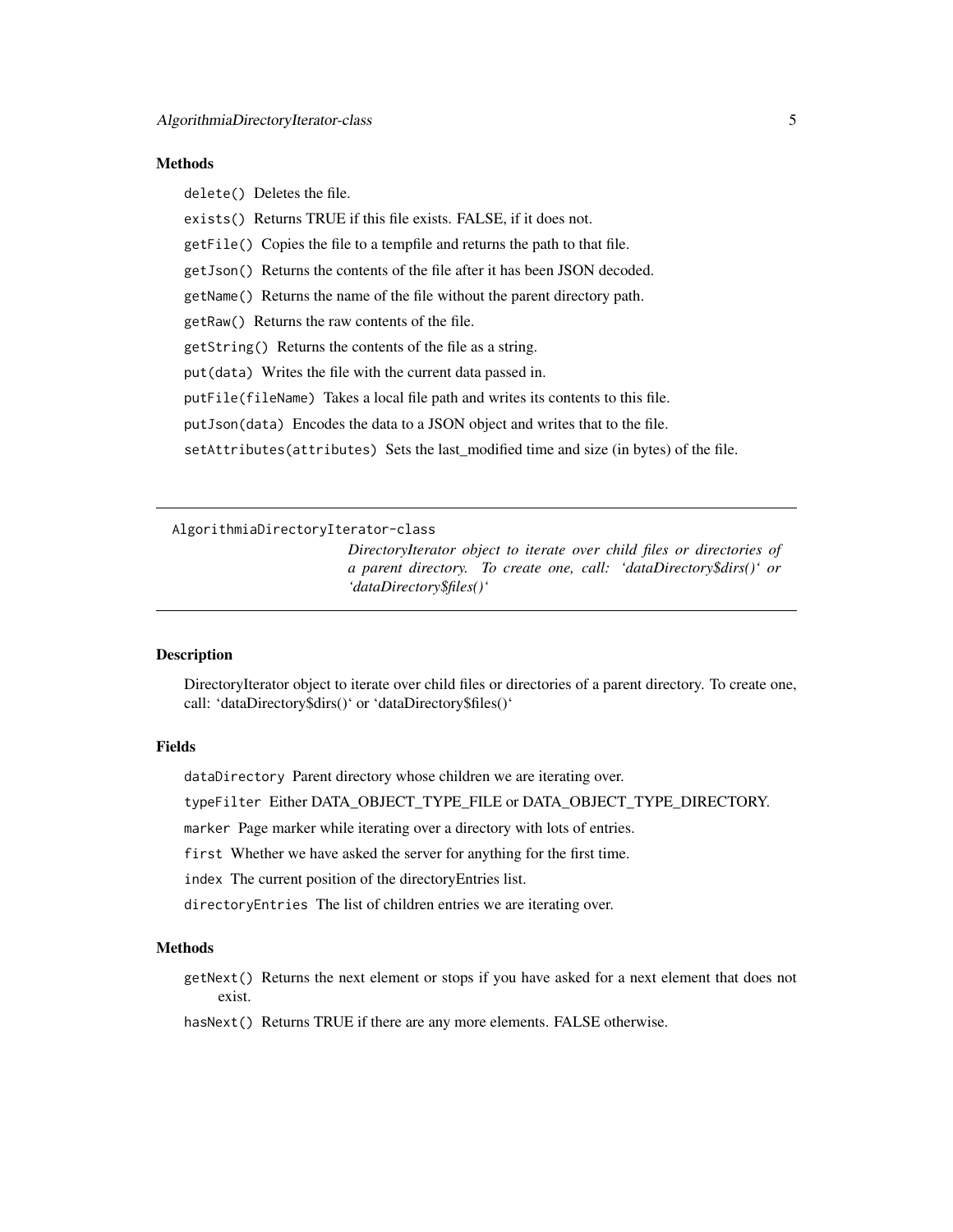<span id="page-5-0"></span>getAlgorithmHandler *Creates a new Algorithm Handler which registers the onLoad method (which loads the model or other dependencies for the algorithm) and the apply method which takes in the result of the onLoad method and the input from the user.*

#### Description

Creates a new Algorithm Handler which registers the onLoad method (which loads the model or other dependencies for the algorithm) and the apply method which takes in the result of the onLoad method and the input from the user.

#### Usage

```
getAlgorithmHandler(
  applyfunc,
 onLoadMethod = function() { NULL },
 pipe = "stdin"
\mathcal{L}
```
#### Arguments

| applyfunc    | The method that we will call synchronously for each algorithm call. The first<br>argument it will be called with is the user input, followed with the output of the<br>onLoad function. |
|--------------|-----------------------------------------------------------------------------------------------------------------------------------------------------------------------------------------|
| onLoadMethod | This optional method that is run once when the process first starts. It loads the<br>data required and other shared state for each algorithm call.                                      |
| pipe         | The file which we will read line-by-line to get user input                                                                                                                              |

#### Value

A new AlgorithmHandler object

#### Examples

```
loadPrefix <- function() { "Hello" }
algorithm <- function(input, prefix) { paste(prefix, input) }
#To create an algorithm that returns "Hello" + input:
algo <- getAlgorithmHandler(algorithm, loadPrefix)
```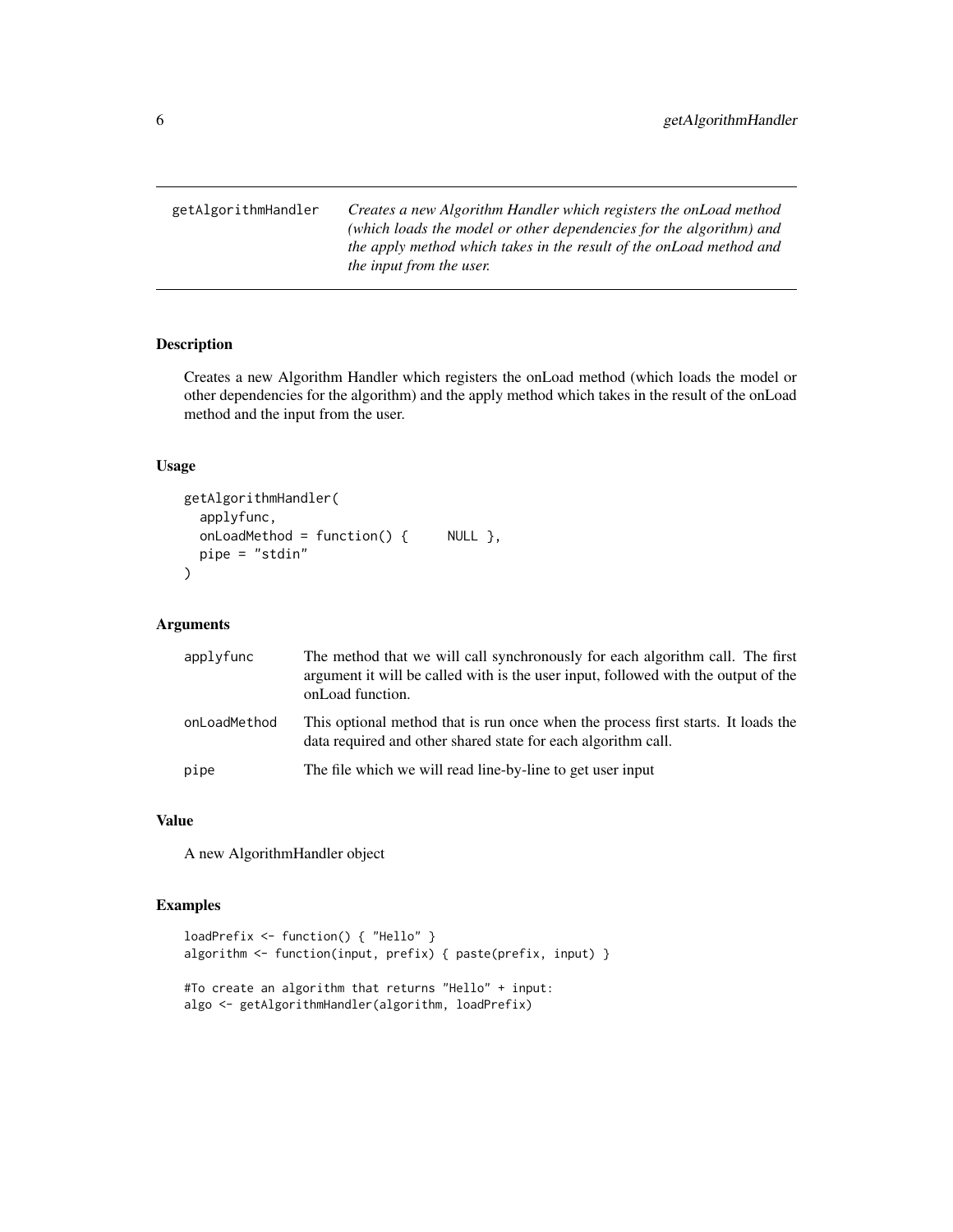<span id="page-6-0"></span>getAlgorithmiaClient *Creates a new Algorithmia Client which you can use to call algorithms and interact with directories and files in the Algorithmia data API.*

#### **Description**

Creates a new Algorithmia Client which you can use to call algorithms and interact with directories and files in the Algorithmia data API.

#### Usage

```
getAlgorithmiaClient(apiKey = NA_character_, apiAddress = NA_character_)
```
#### Arguments

| apiKey     | The Algorithmia API key. You need to set this when you are interacting with     |
|------------|---------------------------------------------------------------------------------|
|            | Algorithmia outside of an algorithm. To find your Algorithmia API key visit:    |
|            | https://algorithmia.com/users/[YOUR USER NAME]                                  |
| apiAddress | The Algorithmia API address. Normal users should not set this. This defaults to |
|            | "https://api.algorithmia.com" when it is not explicitly set.                    |

#### Value

A new AlgorithmiaClient object

#### Examples

client <- algorithmia::getAlgorithmiaClient() # Inside an Algorithmia algorithm client <- algorithmia::getAlgorithmiaClient("YOUR\_ALGORITHMIA\_API\_KEY") # Everywhere else

ReadAcl.MY\_ALGORITHMS *The ACL that allows your algorithms to read an item. Sample usage: dataDirectory\$create(ReadAcl.MY\_ALGORITHMS) dataDirectory\$updatePermissions(ReadAcl.MY\_ALGORITHMS)*

#### Description

The ACL that allows your algorithms to read an item. Sample usage: dataDirectory\$create(ReadAcl.MY\_ALGORITHMS) dataDirectory\$updatePermissions(ReadAcl.MY\_ALGORITHMS)

#### Usage

```
ReadAcl.MY_ALGORITHMS
```
#### Format

An object of class AlgorithmiaAcl of length 1.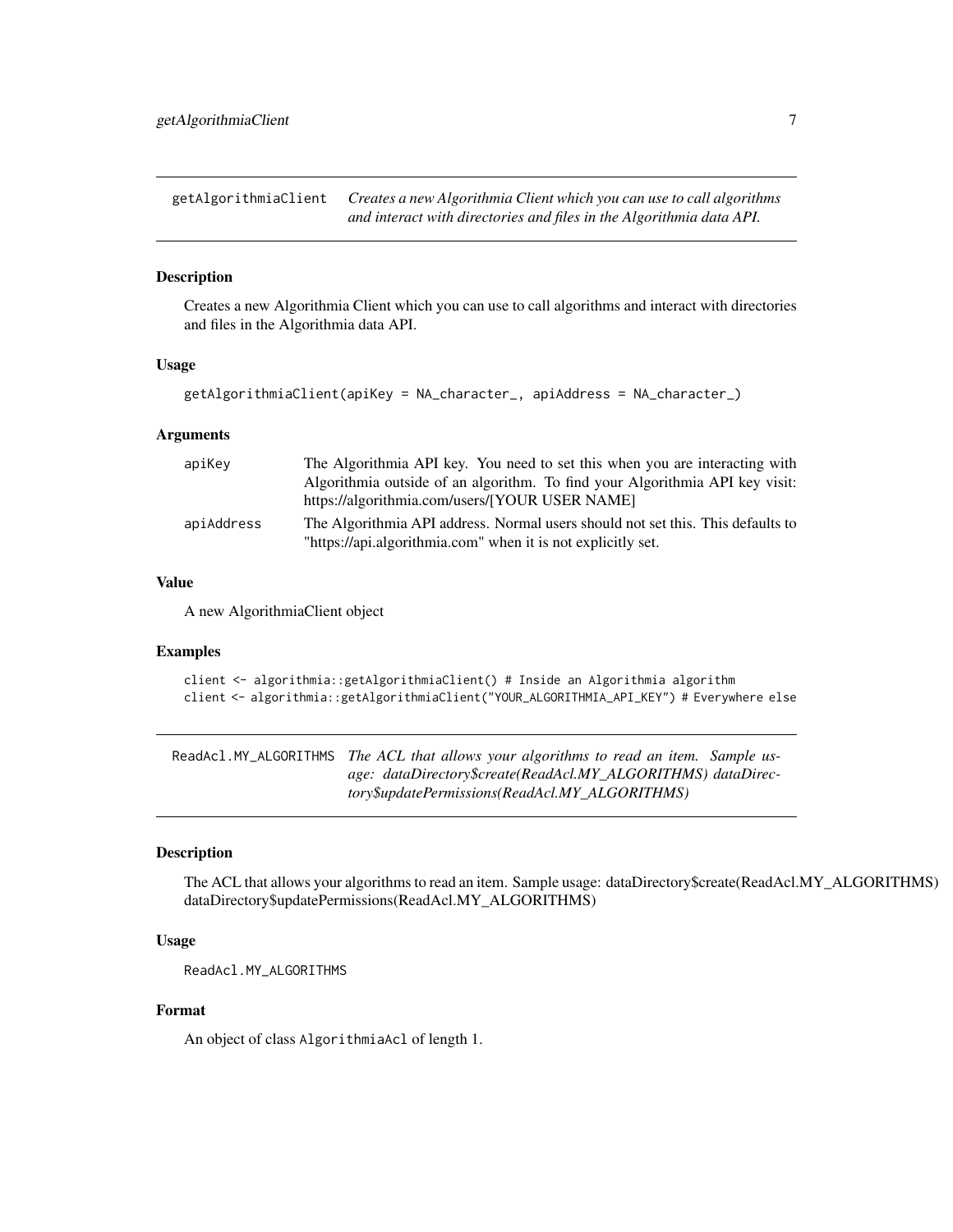<span id="page-7-0"></span>ReadAcl.PRIVATE *The ACL that allows only you to read an item. Sample usage: dataDirectory\$create(ReadAcl.PRIVATE) dataDirectory\$updatePermissions(ReadAcl.PRIVATE)*

#### Description

The ACL that allows only you to read an item. Sample usage: dataDirectory\$create(ReadAcl.PRIVATE) dataDirectory\$updatePermissions(ReadAcl.PRIVATE)

#### Usage

ReadAcl.PRIVATE

#### Format

An object of class AlgorithmiaAcl of length 1.

| ReadAcl.PUBLIC |                                         | The ACL that allows anyone to read an item. | Sample us- |
|----------------|-----------------------------------------|---------------------------------------------|------------|
|                | age:                                    | dataDirectory\$create(ReadAcl.PUBLIC)       | dataDirec- |
|                | tory\$updatePermissions(ReadAcl.PUBLIC) |                                             |            |

#### Description

The ACL that allows anyone to read an item. Sample usage: dataDirectory\$create(ReadAcl.PUBLIC) dataDirectory\$updatePermissions(ReadAcl.PUBLIC)

#### Usage

ReadAcl.PUBLIC

#### Format

An object of class AlgorithmiaAcl of length 1.